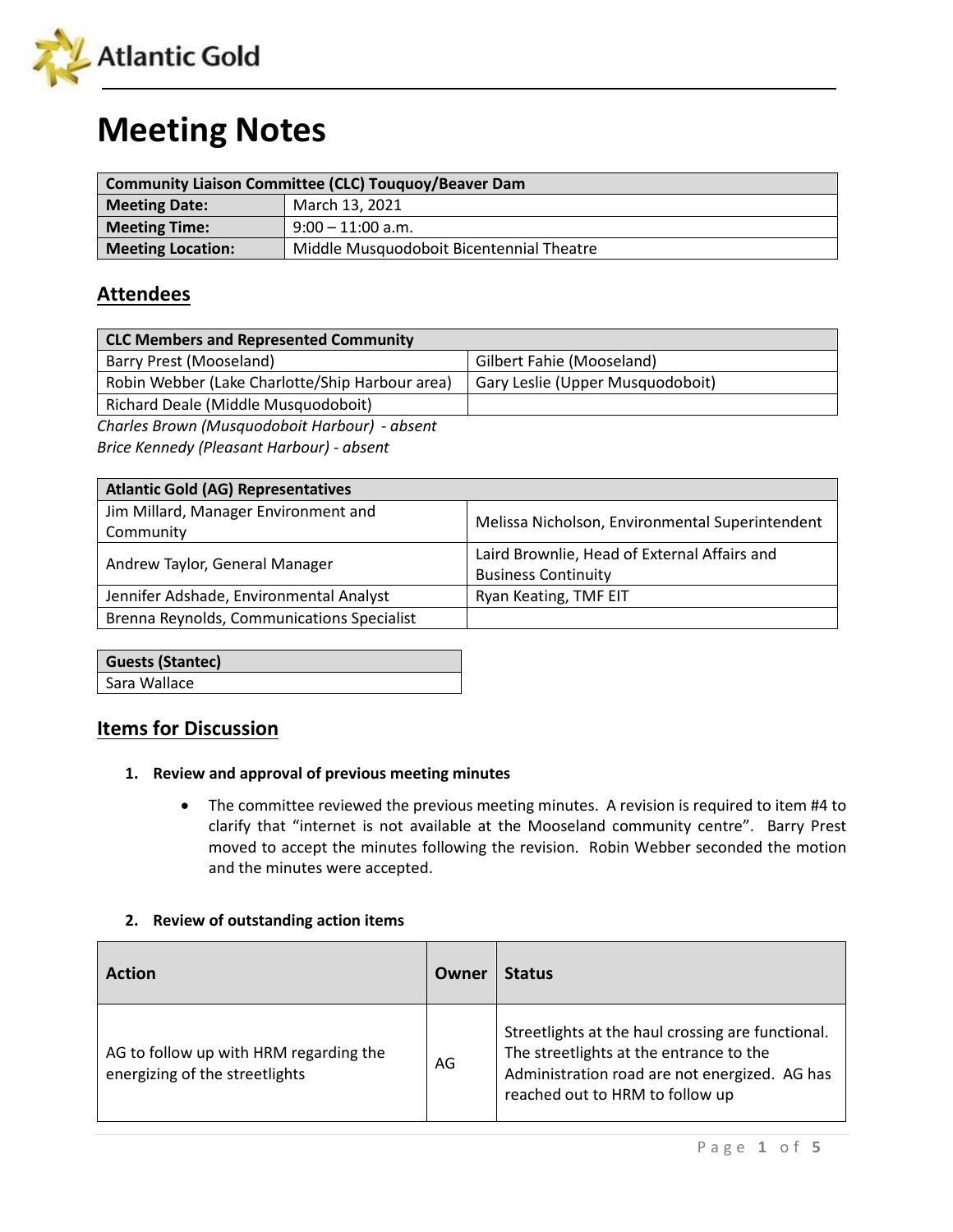

| <b>Action</b>                                                                                                                                                                                                                                                           | Owner             | <b>Status</b>                                                                                                                                                                               |
|-------------------------------------------------------------------------------------------------------------------------------------------------------------------------------------------------------------------------------------------------------------------------|-------------------|---------------------------------------------------------------------------------------------------------------------------------------------------------------------------------------------|
| Request the Tailings Management Facility<br>Engineer in Training attend the next CLC<br>meeting                                                                                                                                                                         | AG                | Complete - the TMF Engineer in Training is in<br>attendance                                                                                                                                 |
| AG to develop a poster presentation of the<br>Tailings Management Facility, including a<br>bullet list of facts related to the Facility and<br>photos                                                                                                                   | AG                | Complete                                                                                                                                                                                    |
| The CLC suggested compiling the feedback<br>received from smaller group meetings and<br>circulating the summary of the meeting<br>notes for follow-up with the community                                                                                                | AG                | Incomplete - Staffing Changes                                                                                                                                                               |
| AG and the Brighter Community<br>representative will meet with the CLC Co-<br>Chair on Monday November 9th, 2020 at<br>9:30 am to discuss this list                                                                                                                     | AG,<br><b>CLC</b> | Complete                                                                                                                                                                                    |
| AG will investigate options to send out the<br>community newsletter via mail                                                                                                                                                                                            | AG                | Newsletter has been produced for community<br>mail out for Touquoy/Beaver Dam CLC but not<br>in time to mail before CLC meeting. Paper<br>copies are provided at CLC meeting on<br>18/09/21 |
| Provide the study investigating the effect of<br>a dam failure (completed by GHD) to the CLC                                                                                                                                                                            | AG                | Complete                                                                                                                                                                                    |
| A meeting will be held on December 5, 2020<br>at the AG Admin building to brainstorm how<br>to proceed to respond to the Deputy<br>Minister's letter. The meeting is optional for<br>CLC members. AG will provide support<br>The meeting will also include an update on | CLC,<br>AG        | Meeting was postponed due to COVID-19<br>concerns                                                                                                                                           |
| the Reclamation Plan<br>AG to arrange for an independent specialist<br>in inland waterways and fish habitats to<br>attend this meeting                                                                                                                                  | AG                | Meeting was postponed due to COVID-19<br>concerns                                                                                                                                           |
| The CLC recommends the cart at the<br>museum should be brought inside to<br>prevent degradation from weather. It may<br>have been used to transport the workers<br>into the mine                                                                                        | AG                | Complete. The cart has been moved inside to<br>prevent degradation                                                                                                                          |
| AG to investigate the level the cart was<br>found                                                                                                                                                                                                                       | AG                | The cart was discovered on the 65 m elevation<br>in the open pit. A slide is included in the<br>meeting presentation that provides further<br>information                                   |

### **3. Touquoy Operational Update & Projects Update**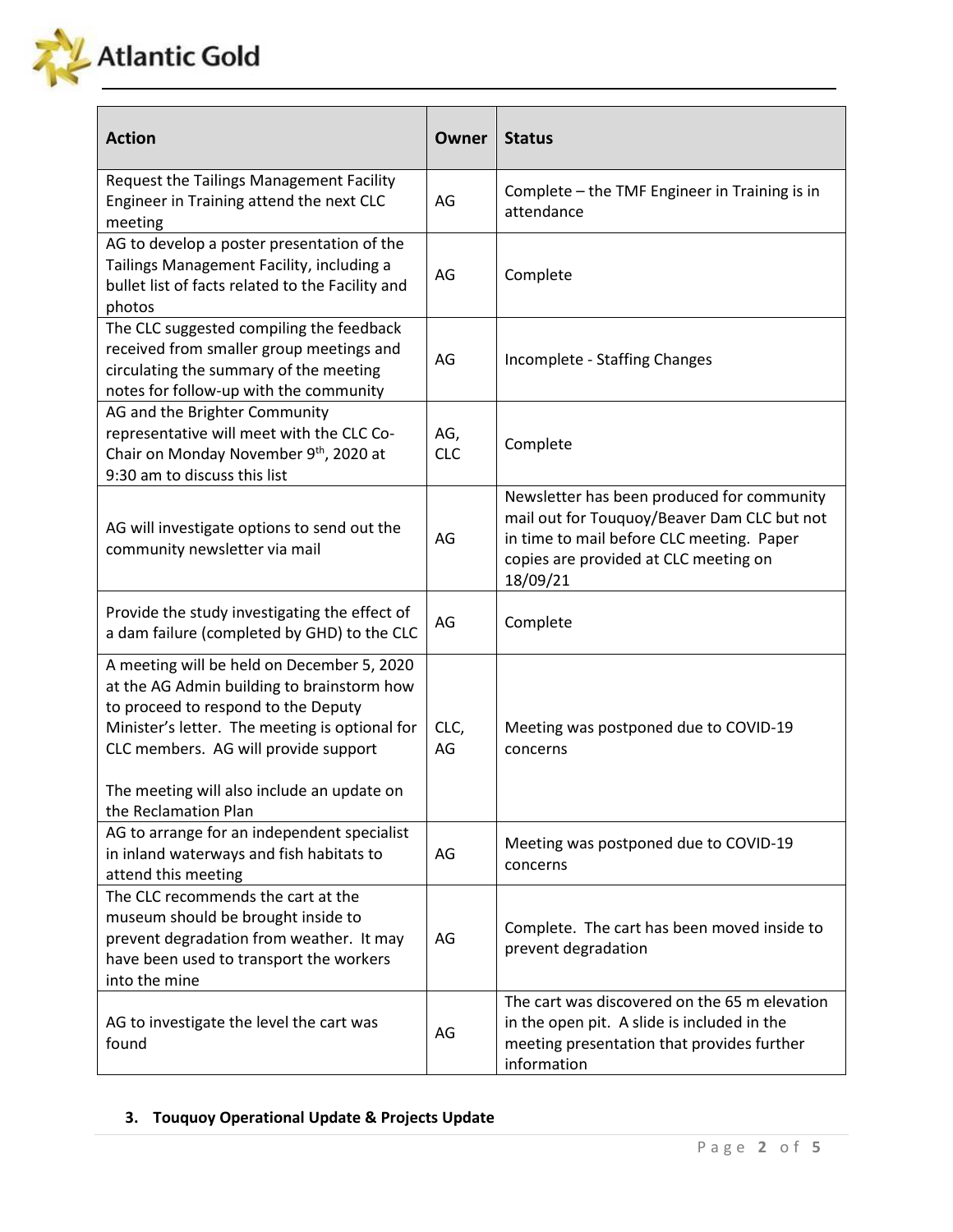

- AG provided a PowerPoint presentation update for Touquoy operations
- The Committee discussed the TMF haul road construction project. The method will be applied to future watercourse crossings at all other sites, should it prove successful
- The CLC inquired about the source of ammonia in the Polishing Pond. Ammonia comes from the degradation of cyanide
- The CLC discussed the "date rock" that is located along the road toward Mooseland. The date rock was placed in its current location when the road was altered in the early 1900's
- The CLC acknowledged that speeding is an issue for a small number of individuals. The majority of drivers are following the correct speed limit
- The CLC inquired about the timeline for reclaiming the off-site clay borrow. AG noted that the area must be reshaped prior to reclamation. The contractor inspects the area on a regular basis and will be reclaiming the area as soon as it is no longer in use for TMF construction

#### **4. New Business**

- a. Atlantic Gold Charges
- AG provided information regarding the charges that were recently levied against AG. The charges extend to 2018 and relate primarily to self-reported environmental incidents, including sediment releases
- AG has been charged with discharging a deleterious substance (sediment) into a fish bearing watercourse
- The events were related to roads and sediment from the road. The key environmental aspects of the mine are functioning well
- The team has worked hard to prevent further occurrences. Haul traffic has been suspended during these events, which impacts production
- b. TMF Engineer Update
- The AG TMF Engineer provided a PowerPoint presentation on the Tailings Management Facility
- The CLC was provided with a hard copy of the presentation
- c. Touquoy Expansion
- The representative from Stantec provided a PowerPoint presentation on the proposed expansion for the Touquoy mine
- The presentation included updates to the presentation provided during the December 2020 meeting. The updated presentation does not include the requirement to raise the TMF dam
- The new concept for tailings storage is to dispose of tailings in the open pit facility
- The CLC inquired if the pit will be lined. AG noted that the pit will not be lined. As the depth of the pit increases, the geology of the rock becomes tight (less permeable*)*. Geotechnical assessment will be completed to determine whether there are any specific fractures that need to be addressed prior to use for tailings
- The CLC noted that disposal in the pit is preferred over a tailings dam raise
- AG agreed that disposal in the pit is preferred
- The CLC suggests developing a plain language summary to present information about the TMF to community members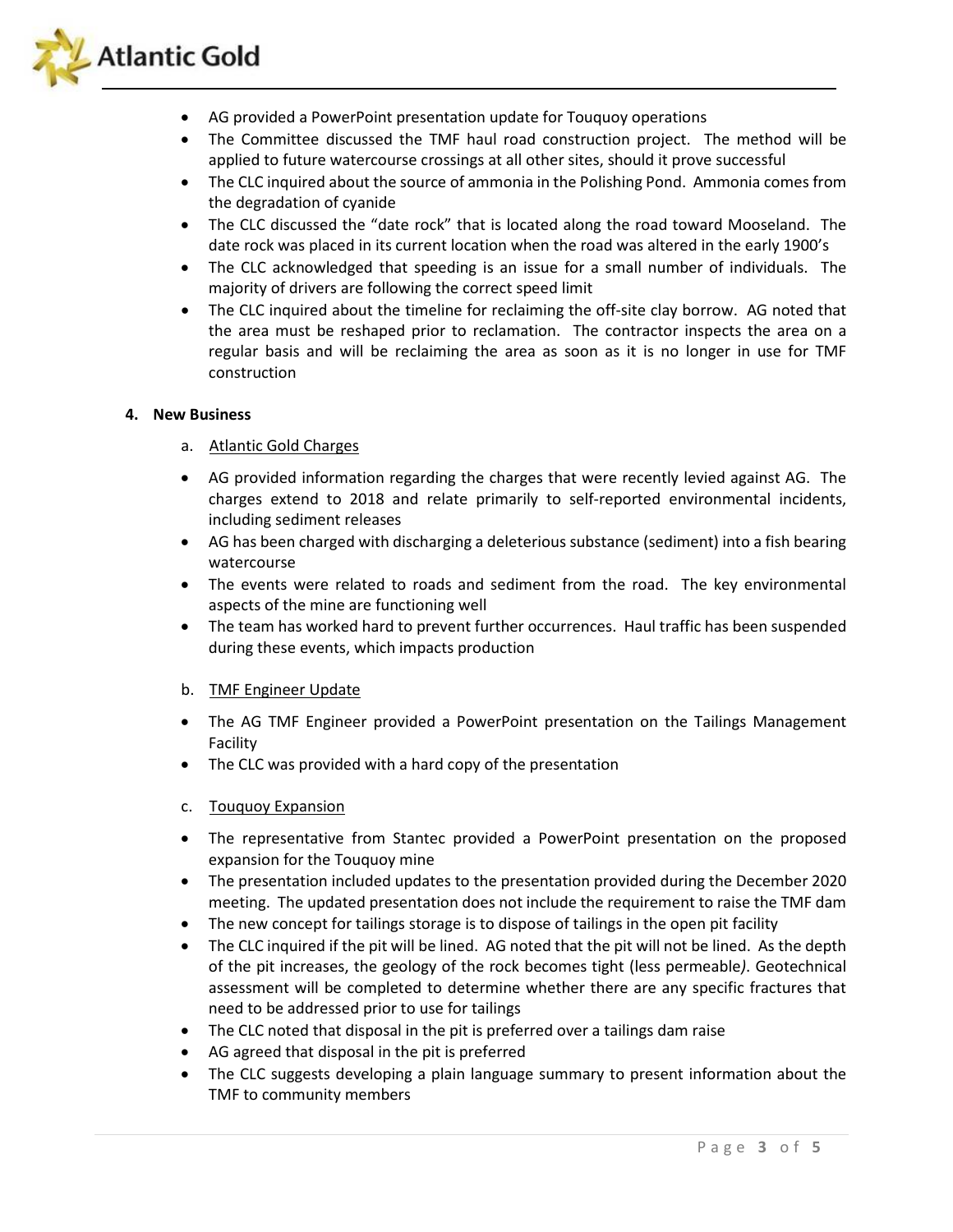

• **ACTION ITEM**: AG to develop a plain language summary document providing information on the Touquoy Tailings Management Facility

#### d. Additional Members

- A request has been received from a local community member (Mitchell Glawson) to attend a CLC meeting
- The CLC requests an invitation is extended to the individual to attend the next meeting
- **ACTION ITEM:** AG to extend an invitation to the community member to attend the next CLC meeting

#### e. Next Meeting

• Topics to be discussed at the next meeting include a Reclamation update and an update on the Beaver Dam project

#### **5. Date and location of next meeting**

- Saturday June 12, 2021 from 9 11 a.m. (**NOTE:** this proposed date had to be postponed due to covid concerns)
- The CLC agreed the Bicentennial Theatre in Middle Musquodoboit was an acceptable facility to conduct meetings. The next meeting will be held at the Theatre

#### **6. Outstanding Action Items as of 2021-03-13**

|                | <b>Action</b>                                                                                                                                                                                                                                                                                                                                                                                                                                     | Owner   |
|----------------|---------------------------------------------------------------------------------------------------------------------------------------------------------------------------------------------------------------------------------------------------------------------------------------------------------------------------------------------------------------------------------------------------------------------------------------------------|---------|
| $\mathbf{1}$   | AG to follow up with HRM regarding the energizing of the streetlights                                                                                                                                                                                                                                                                                                                                                                             | AG      |
| $\overline{2}$ | AG to schedule a meeting to discuss the response to the Deputy Minister's<br>letter regarding refurbishment of the Scraggy Lake dam. This meeting was<br>previously scheduled for December 5, 2020 and was postponed due to COVID-<br>19 concerns at the time. The meeting is optional for CLC members. AG will<br>provide support<br>AG to arrange for an independent specialist in inland waterways and fish<br>habitats to attend this meeting | CLC, AG |
| 3              | AG to develop a plain language summary document providing information on<br>the Touquoy Tailings Management Facility                                                                                                                                                                                                                                                                                                                              | AG      |
| 4              | AG will extend an invitation to the local community member (Mitchell<br>Glawson) to attend the next CLC meeting                                                                                                                                                                                                                                                                                                                                   | AG      |
| 5              | AG will provide a Reclamation presentation at the next meeting                                                                                                                                                                                                                                                                                                                                                                                    | AG      |